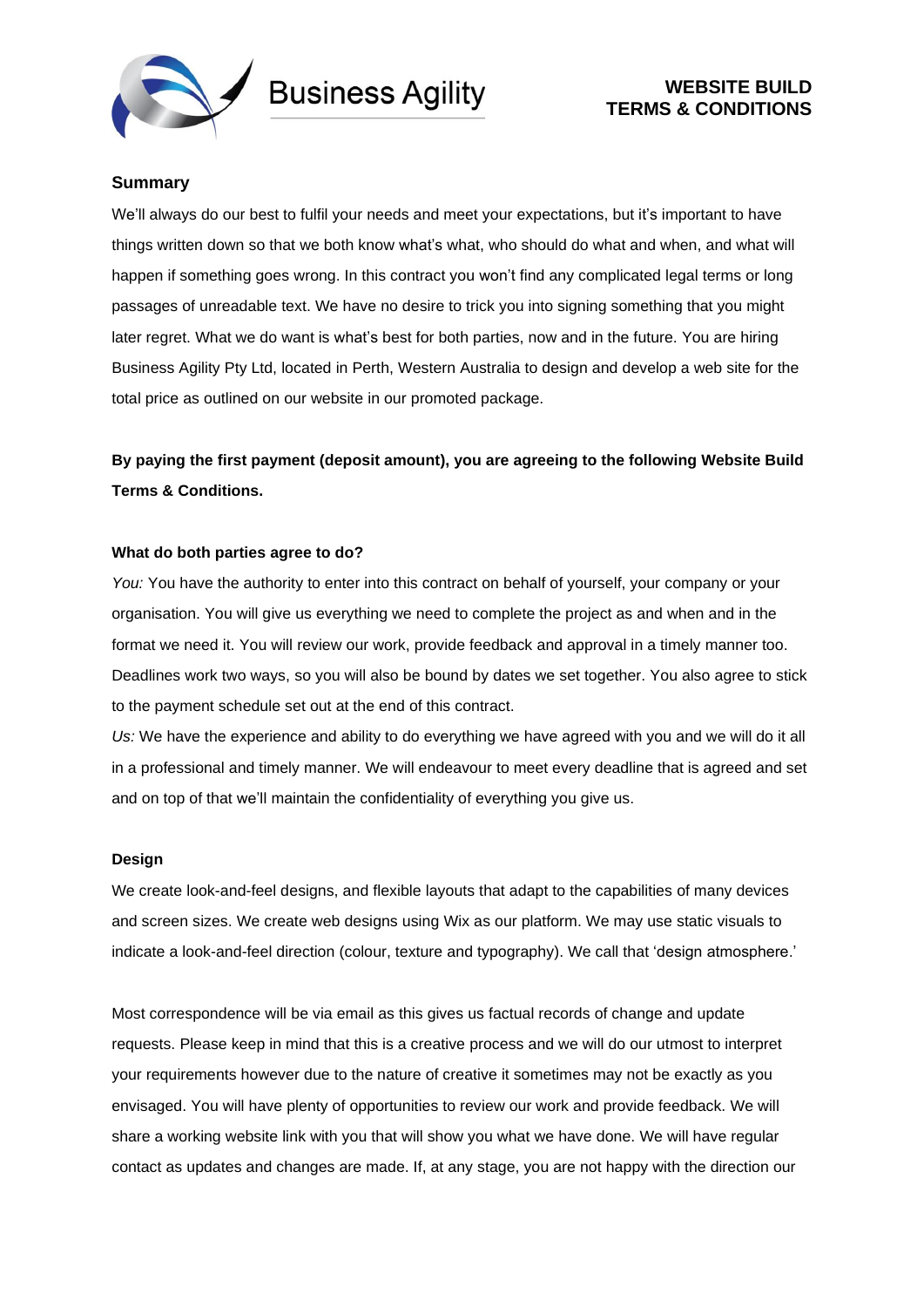work is taking, you will pay us in full for everything we've produced until that point and cancel this contract. (This does not include the cost of our first draft).

### **Text & Content**

We are not responsible for writing or inputting any text copy. If you would like us to write new content or input text for you, we can provide a separate estimate for that. We may (with your consent) make with minor changes to your content to improve it.

## **Changes / Alterations**

We allow for **3** (three) revisions / changes / updates / additions after the first draft is sent to you and agreed on. Putting is simply - we cannot go on forever making changes. So, it's best you are organised with most of your content / pictures / logos etc at the beginning. Whenever you email us to make a change, it is counted in your total allowable changes, so please add as much as you can in each email. After the 4th revision, changes are charged at \$165 per hour (GST inc), charged in 15 minute increments.

We know from experience that most websites take around 2 to 4 weeks to finalise once we have the supplied the content. This is mainly due the amount of content that is required from the client. More often than not, we add the content supplied by clients and then the client makes several changes along the way. As we receive these changes, they go into the queuing system for our developers to make updates. At any time, we can be working on up several websites so these changes, even when minor, can take 2 to 4 working days to turn around. We do not treat any customer differently as all clients' jobs are important to us. However, we will when possible do our best to help.

### **Photographs**

You should supply graphic files in an editable, vector digital format or .jpeg / .png. You should supply photographs in a high-resolution digital format. If you choose to buy stock photographs, we can suggest online stock libraries. We will supply up to 6 high resolution pictures free of charge. If you would like us to search, purchase and supply photographs for you, we can provide a price for you.

## **Desktop browser testing**

We test our work in current versions of major desktop browsers which have over 10% market share. NB – It's impossible to make a site that will look the same in all browsers. Reference for this is the latest monthly statistics as provided on this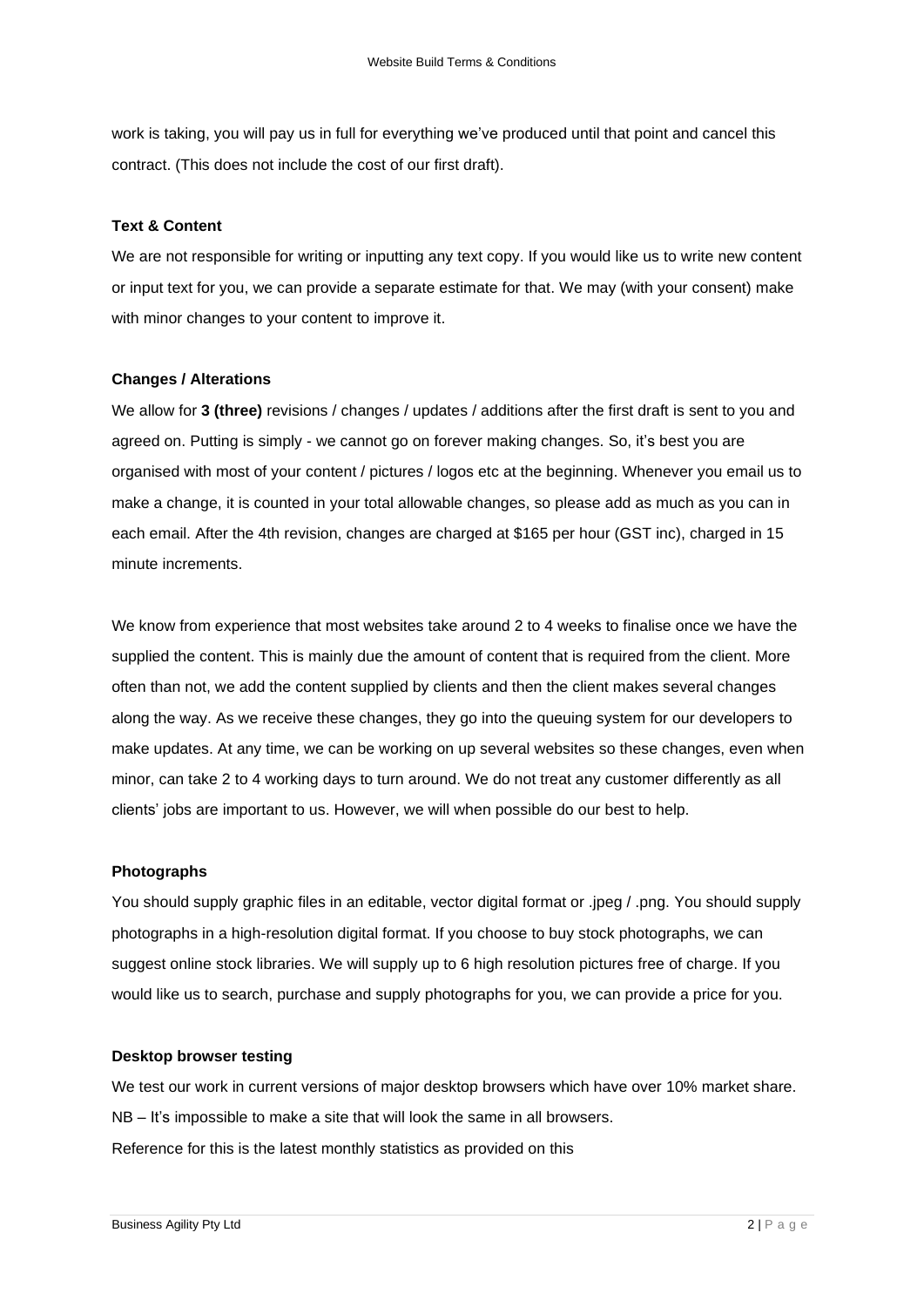site <https://www.w3schools.com/Browsers/default.asp>

## **Mobile browser testing**

Testing popular small-screen devices is essential in ensuring that a person's experience of a design is appropriate to the capabilities of the device they are using. We test our work in current versions of Smart phones which have over 10% market share. NB – It is impossible to make a site that will look the same on all phones

## **Hosting**

We host websites on Wix. Business Agility Pty Ltd will not be responsible for any loss of business or other damages resulting from occasional "down-time" or other technical problems related to the hosting servers, whether caused by the web hosting company or by broader Internet problems beyond our control.

We offer various levels of hosting - please ask us for details.

If you want your site hosted elsewhere that is absolutely fine. However, this will usually incur an extra charge due to the different configurations of various servers. This usually takes extra time, normally around 2 to 4 hours, however each case is different. NB setting up this outside hosting will incur additional fees, as this is not included in the standard web build package. The additional fee is calculated at \$165 per hour (GST inc), charged in 15 minute increments. Business Agility Pty Ltd does not hold or take responsibility for any updates, maintenance, or site hacking.

## **Emails**

If you use a domain-based email addresses (eg xxx@mycompany.com.au) then changing your current Website host may mean a change to your Domain Name Server. This is done from accessing your Domain via your Domain Name provider. We will require you to provide us with the Mail Client type, plus login and password (we will be able to assist you to locate this). If you are using Microsoft products to view your email you will also need to update passwords within this software.

#### **Security**

If it is on the internet it can be hacked. Your Wix website is provided with top-tier Web security services as part of your package. However, we take no responsibility should your website be hacked or for any loses that you may incur. It is the same as installing security on your windows at home - it protects but it doesn't mean your house can't be broken into. The fact is that no website in the world can be 100% safe. Should you be hacked, we will work as quickly as possible to restore your site to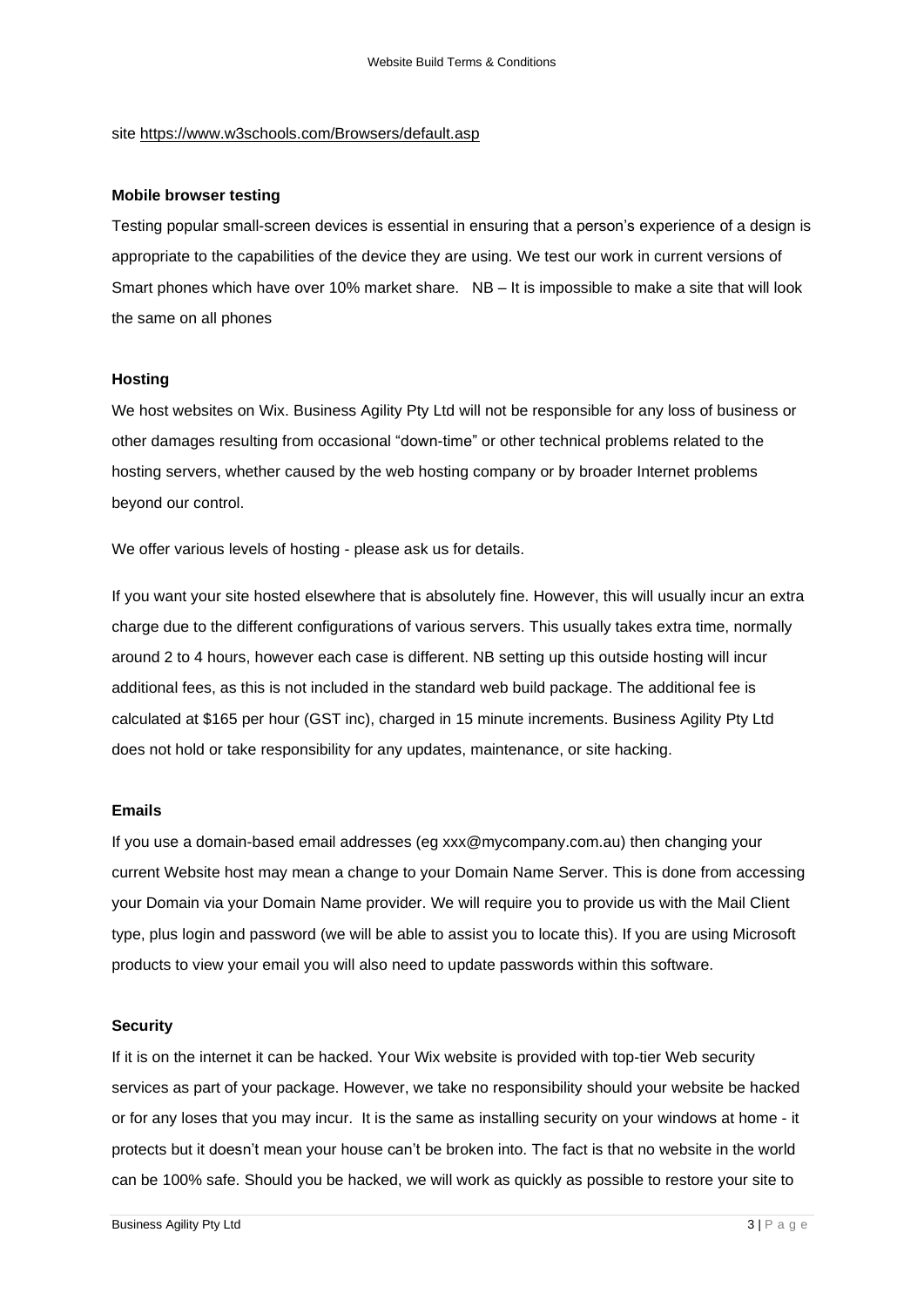the last available version from the backups. We initially add a complex password to your website login to lessen this possibility. Should you change this password and make it simplified, you may be making it easier to be hacked. Should you need support in the event of hacking, this will incur an additional fee, charged at \$165 per hour (GST inc) charged in 15 minute increments.

## **Backups**

Wix is a cloud-based website builder system that backs up all your website content automatically live as you are editing. You can even go back and restore your previous auto saved version from back end. However, we recommend that you also back up your website yourself (you can download the website from the Wix site) as an extra precautionary measure.

# **Website Launch**

It can take up to 48 hours for your site to be able to be found on the internet. This is called propagation and is completely out of our control. We will also list your site with all major search engines Google Yahoo and Bing. It can take up to 3 weeks to be found on these search engines. Once again this is out of our control but the steps we take, will help minimise these times for our clients.

## **Training**

After your website is live we will send you a 'How To' document to show you how to make changes / update your new site. This will cover what you need to do. Our experience is that this is all our customers usually need to make changes or update their site.

Of course, you can email us if you have any difficulty and we will help by email or phone to a limited and reasonable extent. If you require training or additional support, we can provide it over the phone or via video-conference (using screen sharing), which will incur a fee of \$165 per hour (GST included), charged in 15 minute increments. If training or support is required on site, travel time charges will be added at the same rate. We may, from time to time, offer online training or support via webinars or videoconference for a fee. Please enquire with us if you would like to use these additional services which are not included in your package.

## **Legals**

We can't guarantee that our work will be error-free and so we can't be liable to you or any third-party for damages, including lost profits, lost savings or other incidental, consequential or special damages, even if you've advised us of them. Finally, if any provision of this contract shall be unlawful, void, or